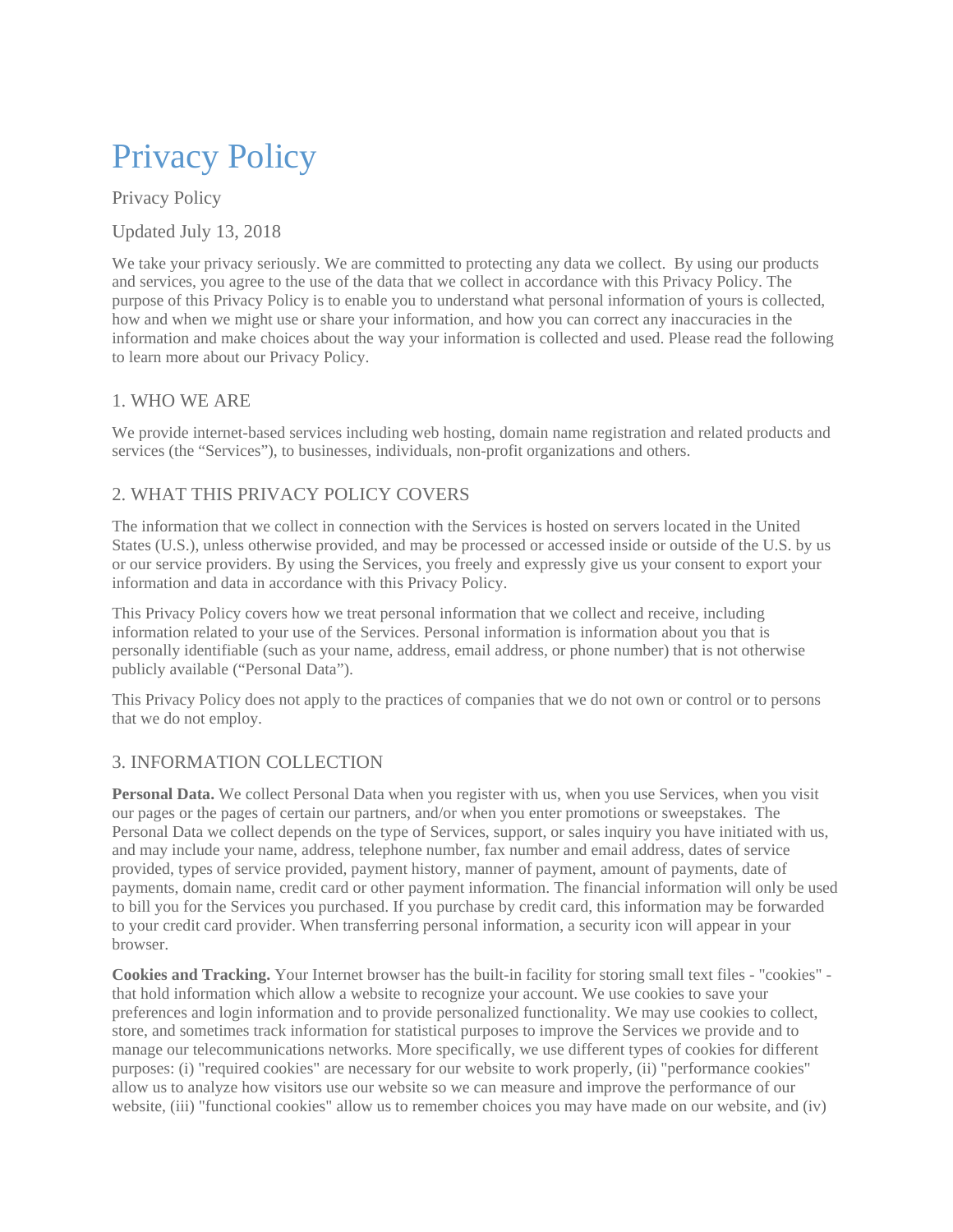"advertising cookies" are used to present ads that are relevant to your interests. We may utilize cookies to track referrals from internal and external affiliates and advertising campaigns. We may also use a third party service provider to send emails that you have agreed to receive. Pixel tags and cookies may be used in those email messages to help us measure the effectiveness of our advertising and to enable us to provide more focused marketing communications to you. You can reject cookies by changing your browser settings but be aware that this may disable some of the functionality on one or more of our pages.

**Customer Surveys.** We may periodically conduct customer surveys. Participation in customer surveys is voluntary. However, we encourage our users to participate in these surveys because they provide us with important information that helps us improve the types of Services we offer and how we provide them to you. Your Personal Data, if provided, will remain confidential, even if the survey is conducted by a third party service provider on our behalf.

**Social Media.** Our website may include social media features. These features may collect your IP address and which page you are visiting on our website, and may set a cookie to enable the feature to function properly. Social media features and widgets may be hosted by a third party or directly on our website. Your interactions with these features are governed by the privacy policy of the company providing the feature.

**Data and Information Submitted to Third Parties on Our Network.** This Privacy Policy does not apply to data or personal information that may be submitted to, or collected by, third-party websites hosted by us or to domain names registered by us. Such websites and domain names are not owned or controlled by us. You should independently evaluate the privacy policies of such third-party websites before submitting data or personal information to them.

#### 4. INFORMATION USE:

**Personal Information.** The information we collect is used for billing and to provide Services and support to our customers. We may study this information to determine our customers' needs and to promote certain products and services or additional support. We may also generate non-identifying and aggregate profiles from information that our customers provide during registration (such as the total number of customers in a given category). This aggregated and non-identifying information may be used to promote advertisements that appear on our website and in connection with our services.

We take reasonable precautions to prevent unauthorized access to your information. Accordingly, we may require you to provide additional forms of identity should you wish to obtain information about your account details. We may also use the information you provide to email our monthly newsletter to the primary contact email on file or to contact you about other products or services that we think may be of interest. You can always "opt-out" from such monthly newsletters or promotional advertisements.

**Log Files.** We use IP addresses to analyze trends, administer our site and servers, track access, and gather broad demographic information for aggregate use. IP addresses are not linked to personally identifiable information. However, it is possible that personal information about a customer may be included in the log files due to the normal functions of IP addresses and Web browsing.

**Customer Surveys.** We may use the contact and other information provided to follow up with customers who respond to our customer surveys to help resolve issues internally or with our third party partners. For example, we may contact customers based on their survey answers or to highlight certain changes we made in response to customer feedback.

#### 5. INFORMATION SHARING AND DISCLOSURE

**Partners and Sponsors**. Some of our products or services are offered or promoted to our customers in conjunction with a partner or sponsor, or another brand or company from an affiliate or subsidiary company within our corporate family. We may share your information with these parties to offer the Services or to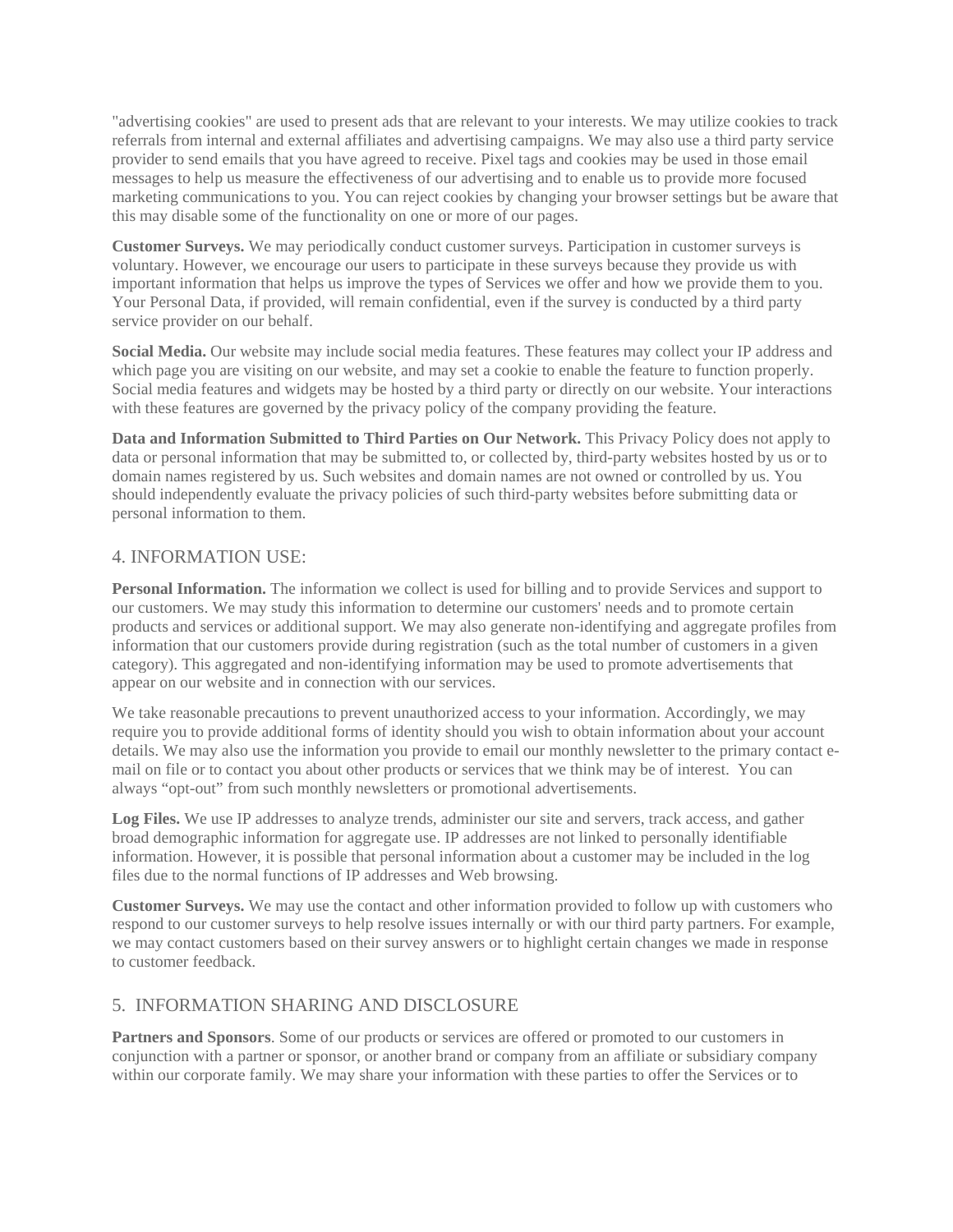facilitate your use of additional functions, features, or amenities with your account (i.e., one of our partners may provide services to you based on links that you access from within a control panel).

We may also disclose aggregate, anonymous data based on information collected from users to potential partners, reputable third parties and other another brand or company from an affiliate or subsidiary company within our corporate family. We will only share your information with third parties that agree to maintain your information in confidence and to use it solely for purposes of providing the Services as agreed to by us. Our use of anonymized data is not restricted by this Privacy Policy.

**Service Providers**. We may transfer (or otherwise make available) your Personal Data to third parties that help us provide Services or provide Services on our behalf. For example, we may use service providers to authorize and process payments, administer surveys, or run promotions. Your Personal Data may be maintained and processed by our third party service providers in the United States or in other jurisdictions. Our service providers are given the information they need to perform their designated functions, and we do not authorize them to use or disclose personal information for their own marketing or other purposes.

**Online Advertisements**. We do not share Personal Data about individual customers with advertisers. We may display online advertisements, and we may share aggregated and non-identifying information about our customers that we collect through the registration process or through online surveys and promotions with certain advertisers. In some instances, we use this aggregated and non-identifying information to deliver tailored advertisements.

**Customer Surveys**. We may share customer information obtained from customer surveys within us and our corporate family, and with trusted third parties to develop or provide products and services that we believe would be of interest to our customers.

**Domain Registration.** In certain jurisdictions or pursuant to the rules of the Internet Corporation for Assigned Names and Numbers ("ICANN") or certain registries, the contact information you provide to register a domain name ("Domain Name Registration Information") may be required to be made available and accessible to the public through a "WHOIS" search. The WHOIS database is a publicly accessible database that lists the Domain Name Registration Information for a particular domain name, the name server(s) to which the domain name points, and the domain name's creation and expiration date. The Domain Name Registration Information you provide is hosted by us or a third party service provider and is made available to the public through WHOIS searches. At times, customers may receive solicitations that result from searches of the publicly available WHOIS database by other companies or individuals. Any such solicitations do not come from us, and we do not control the use of WHOIS information by third parties. Further, pursuant to ICANN rules, we may be required to make WHOIS data available to any third party that enters into a bulk access agreement. While ICANN allows individuals to opt-out (using the account management panel, domain management console or similar service) of having their WHOIS information made available to third parties through bulk access, companies, such as ours, businesses, and other organizations do not have the ability to opt-out of having their information made available to a third party that enters a bulk access agreement. We may also deposit your Domain Name Registration Information with a third-party escrow provider to comply with ICANN requirements.

**Legal Reasons**. We may access, preserve and share Personal Data about customers with companies, organizations, governmental entities or individuals outside of us if we believe, in good faith, that the law requires us to do so. This may include, but is not limited to, responding to subpoenas, court orders or other legal processes (such as law enforcement requests). We may also access, preserve and share information about customers as necessary to: (i) establish or exercise our legal rights or defend against any legal claim including threatened claims involving us based on the anonymity of a domain name; (ii) investigate, prevent, or take action regarding suspected fraud or other illegal activities; (iii) prevent death or serious physical harm to any person; or (iv) investigate violations of our Terms of Service.

**Testimonials**. If you submit a testimonial to us via email, verbally or via web form, then you agree that we may publish your testimonial, together with your name and any logo that is associated with your project, on our website or any other marketing material that we produce as we may determine in our sole discretion. You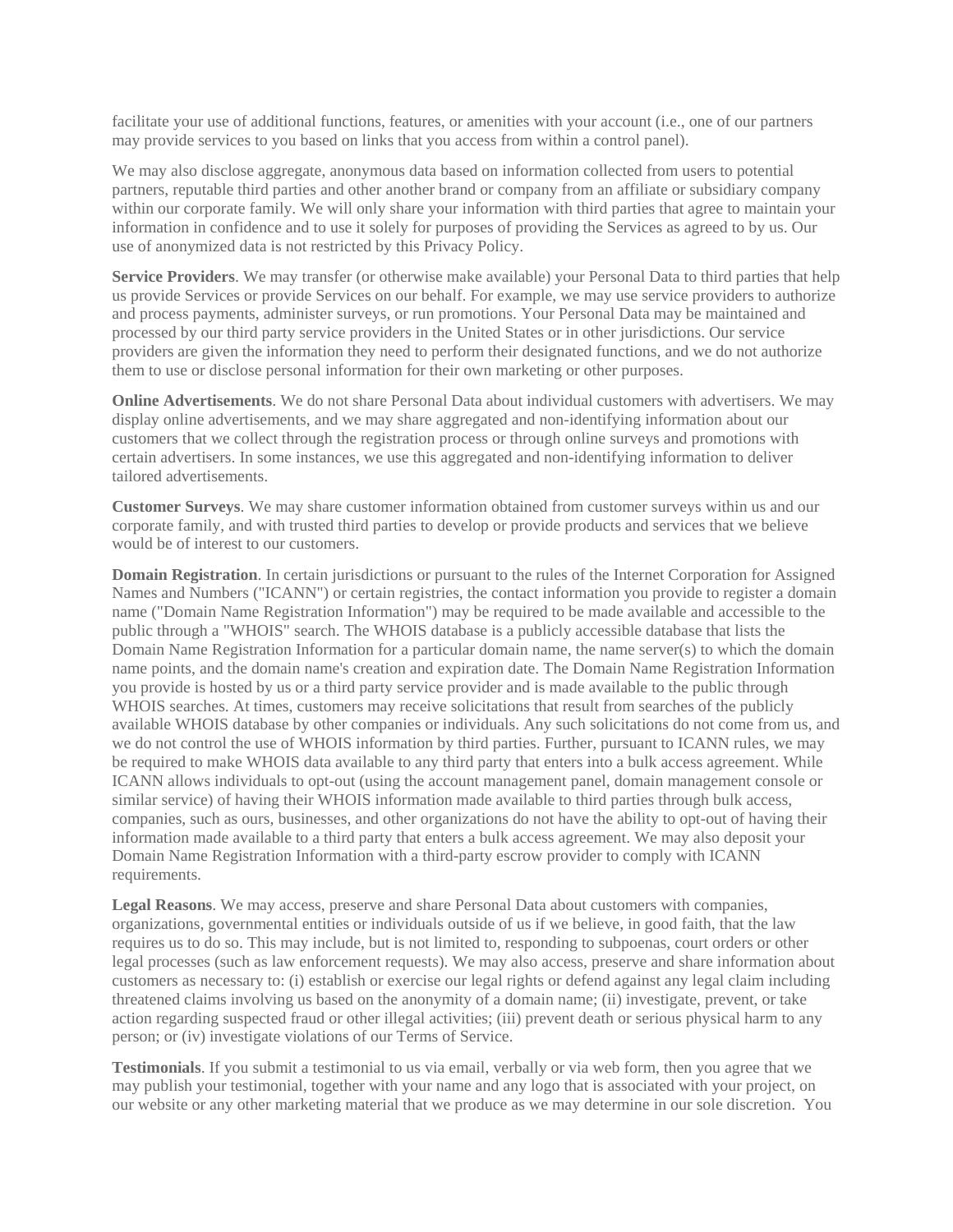further agree that we may edit the testimonial and publish edited or partial versions of the testimonial. However, we will never edit a testimonial in such a way as to create a misleading impression of your views. You may terminate this license by giving to us 30 days' written notice of termination.

### 6. DATA RETENTION

We will retain your Personal Data for as long as long as you maintain an account or as otherwise necessary to provide you the Services. We will also retain your Personal Data as necessary to comply with our legal obligations, resolve disputes, and enforce our agreements.

Where we no longer need to process your Personal Data for the purposes set out in this Privacy Notice, we will delete your Personal Data from our systems.

Where permissible, we will also delete your Personal Data upon your request, as further described in the Your Data Options section of this Privacy Notice.

#### 7. CONSENT.

**Consent.** In the U.S., you typically provide consent when you receive notice of this Privacy Policy. This section addresses the legal basis for processing your Personal Data if you reside outside the U.S.

**Processing Personal Data Where Consent Not Obtained.** In certain cases, separate consent is not required including:

- 1. To perform a contract including rendering order or use of the Services, provisioning of Service or providing Personal Data to service providers for provision of the Services;
- 2. To comply with legal obligations including laws, regulators, court orders, or other legal obligations, or pursuant to legal process. and
- 3. For our legitimate Interests including operating our business and providing Services (i.e., to communicate with you regarding the Services, to send you customer surveys, to assist in or investigate suspected illegal or wrongful activity, to protect and defend our rights or the rights or safety of third parties, to develop, provide, and improve our Services, to enforce our Terms of Use or this Privacy Policy, or third party agreements,

**Matters That May Require Consent.** In cases where we are not already authorized to process the Personal Data under applicable law, we may ask for your consent to process your Personal Data, including for:

- 1. Marketing (i.e., we may ask for your consent to contact you by telephone, SMS, post and/or email about other offers, products, promotions, developments or services which we think may be of interest to you and for other marketing purposes);
- 2. Research; or
- 3. Use of Cookies.

**Withdrawing Consent for Data Use (EU only).** You may at any time withdraw the consent you provide for the processing of your Personal Data for the purposes set forth in this Privacy Policy by contacting us at abuse@ait.com provided that we are not required by applicable law or professional standards to retain such information.

#### 8. Your Data Options

**General Data Options:** You can correct, update, or edit your Account Information at any time by accessing your account online. If you no longer desire our Services, we will endeavor to provide a way to remove your personal data in our records. In most cases, this can be achieved via your customer account or by emailing us at abuse@ait.com.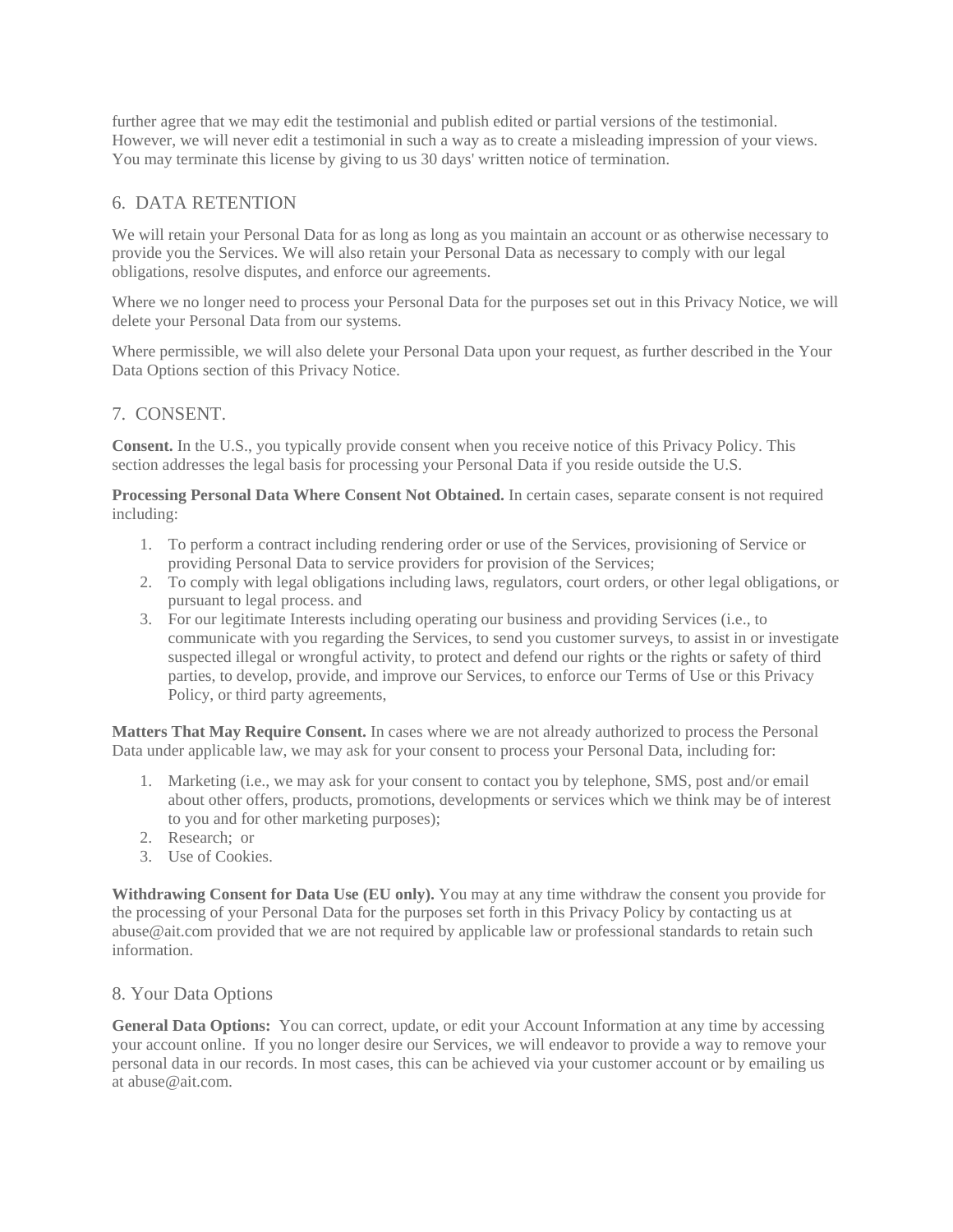**Opt Out**. By default, you will receive invoices, any system updates, our newsletters and other mailings. You are able to opt out of newsletters and mailings by using the unsubscribe link in any promotional email or as otherwise provided in the communication. Please note: you cannot opt out of receiving important system notifications or emails about your account.

**Public Forums**. Please remember that any information you may disclose or post on public areas of our websites or the Internet, becomes public information. You should exercise caution when deciding to disclose personal information in these public areas. To request removal of your personal information from our website or testimonials, contact us at abuse@ait.com. In some cases, we may not be able to remove your personal information, in which case we will let you know why we are unable to do so.

## 9. DATA CONFIDENTIALITY AND SECURITY

We use technical security measures to prevent the loss, misuse, alternation or unauthorized disclosure of information under our control. We use security measures including physical, electronic and managerial procedures to safeguard and secure the information we collect online. All sensitive information is collected on a secure server. When we ask customers or users to provide financial information (such as a credit card number), that data is protected using Secure Sockets Layer ("SSL") technology. We limit access to Personal Data to employees who we believe reasonably need access to that information in order to provide Services to you or in order to do their jobs.

#### 10. CHILDREN

Our website is not directed towards children, and we do not seek to collect any Personal Data from children. If we become aware that personal information from a child under the age of 13 has been collected, we will use all reasonable efforts to delete such information from our database.

#### 11. RESELLERS

In addition to all of the terms and conditions set forth above, the following terms apply to Reseller Customers only.

**Information Related to Data Collected through Resellers**. We may collect information under the direction of our Resellers, and we have no direct relationship with the individuals whose Personal Data is provided, processed or obtained by our Resellers. Customers who seek access, or who seek to correct, amend, or delete Personal Data should direct their query to the Reseller. If the Reseller requests that we remove Personal Data, we will respond to such request within thirty (30) business days.

**Choice**. If you are a customer of one of our Resellers and would no longer like to be contacted by that Reseller, please contact the Reseller from whom you purchased products or services.

**Data Retention**. We retain Personal Data we process on behalf of our Resellers for as long as needed to provide Services under the relationship. We will retain and use this Personal Data as necessary to comply with our legal obligations, resolve disputes, and enforce our agreements.

## 12. CHANGES TO THIS PRIVACY POLICY

We may update this policy. We reserve the right to revise, amend, or modify this Privacy Policy at any time and in any manner. However, if we plan to materially change how we plan to use previously collected personal information, we will provide you with advance notice prior to the change becoming effective and an opportunity to opt-out of such differing uses. We encourage you to periodically review this page for the latest information on our privacy practices. We will notify you about significant changes in the way we treat personal information by sending a notice to the primary email address specified in your account or by placing a prominent notice on our site.